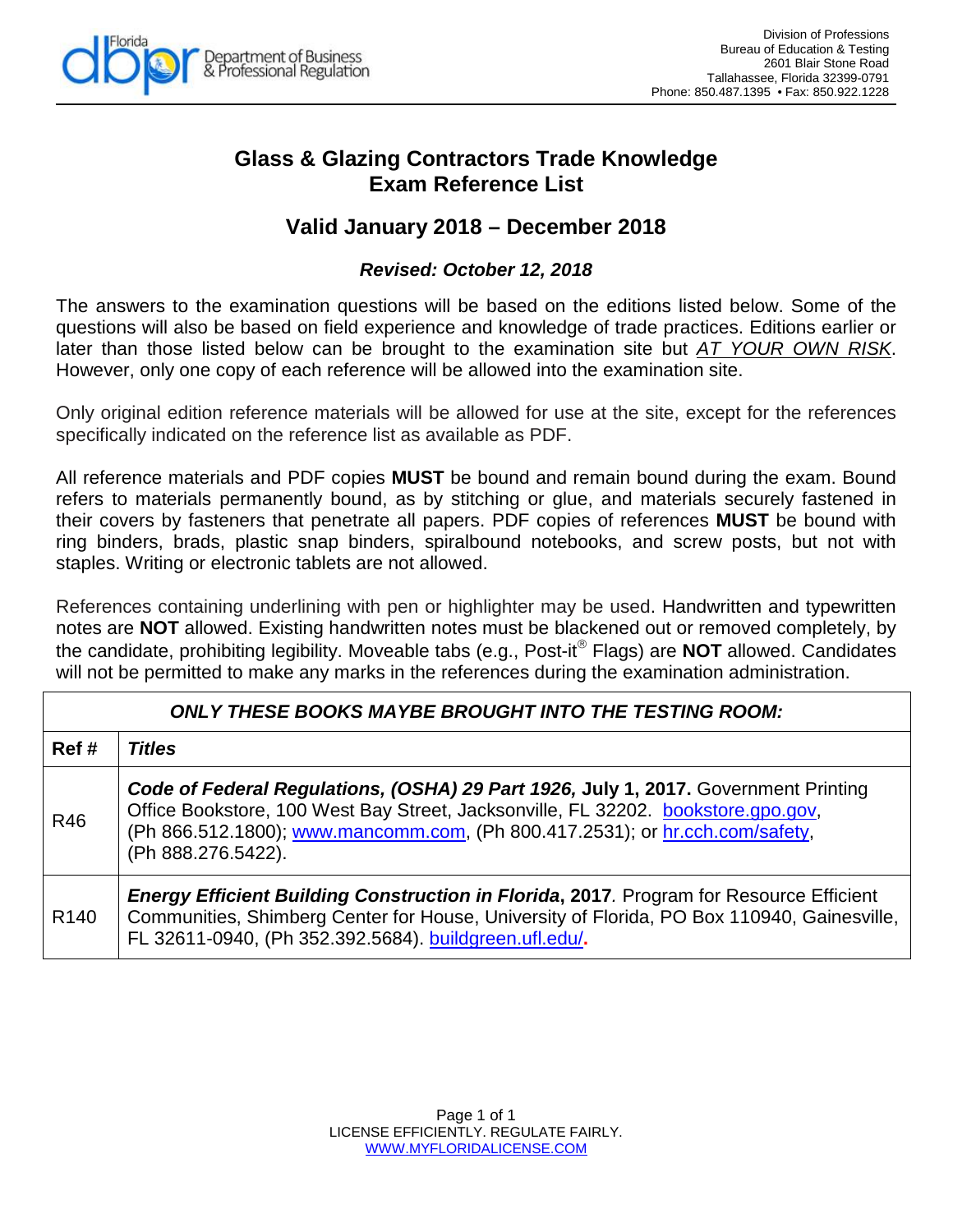|                  | Florida Building Code Books are listed below.<br>International Code Council, Inc., 5203 Leesburg Pike, Suite 600, Falls Church, VA 22041,<br>(Ph 800.786.4452). http://shop.iccsafe.org/state-and-local-codes/florida.html                                                              |
|------------------|-----------------------------------------------------------------------------------------------------------------------------------------------------------------------------------------------------------------------------------------------------------------------------------------|
| R <sub>200</sub> | Florida Building Code - Building, 2017.                                                                                                                                                                                                                                                 |
| R <sub>203</sub> | Florida Building Code - Accessibility, 2017.                                                                                                                                                                                                                                            |
| R <sub>271</sub> | <b>GANA Glazing Manual, 2008 or later.</b> Glass Association of North America, 2945 Southwest<br>Wanamaker Drive, Suite A, Topeka, KS 66614-5321, (Ph<br>785.271.0208). www.techstreet.com/gana/pages/home                                                                              |
| R272             | ASTM E1300-16a Standard Practice for Determining Load Resistance of Glass in<br><b>Buildings, 2016.</b> American Society for Testing and Materials, 100 Barr Harbor Drive, West<br>Conshohocken, PA 19428, (Ph 610.832.9585). www.astm.org/Standard/standards-and-<br>publications.html |

## **GLASS AND GLAZING STUDY AIDES**

Glass and Glazing candidates are recommended to use these books as study aides. **Do not bring these books to the exam room.**

AAMA Aluminum Store Front and Entrance Manual SFM-1-87, 2002 American Architectural Manufacturers Association 1827 Walden Office Square, Ste 550 Schaumburg, IL 60173 Phone: 847.303.5664 [www.aamanet.org](http://www.aamanet.org/)

AAMA Anodic Finishes Painted Aluminum - Curtain Wall Series, AFPA-91, 1991 American Architectural Manufacturers Association 1827 Walden Office Square, Ste 550 Schaumburg, IL 60173 Phone: 847.303.5664 [www.aamanet.org](http://www.aamanet.org/)

AAMA Installation of Aluminum Curtain Walls, CWG-1-89, 1989 American Architectural Manufacturers Association 1827 Walden Office Square, Ste 550 Schaumburg, IL 60173 Phone: 847.303.5664 [www.aamanet.org](http://www.aamanet.org/)

AAMA Metal Curtain Wall Manual MCWM-1-89, 2002 American Architectural Manufacturers Association 1827 Walden Office Square, Ste 550 Schaumburg, IL 60173 Phone: 847.303.5664 [www.aamanet.org](http://www.aamanet.org/)

AAMA Sloped Glazing Guidelines TIR-A7-83, 2002